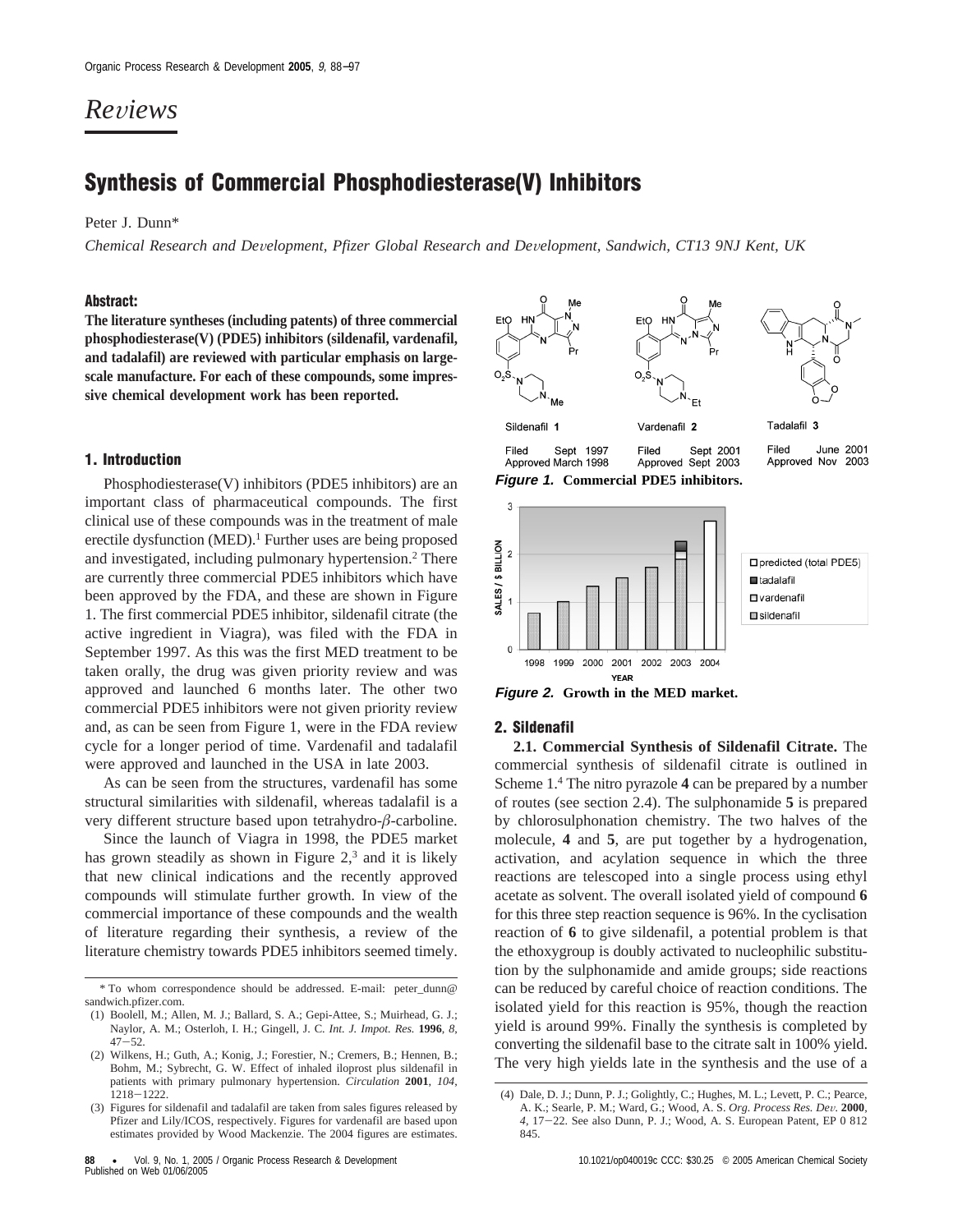

single solvent (ethyl acetate) for the three telescoped steps (allowing easy solvent recovery without the need to fractionally separate different solvents) ensure that the environmental profile of the process is very clean.5

**2.2. Convergent Syntheses of Sildenafil.** The final steps for convergent syntheses of sildenafil which have been reported in the literature (including patents) are shown in Scheme 2. The condensation of the aldehyde **7** with the aminopyrazole **8** in boiling toluene yields dihydrosildenafil **9**. The yield can be improved from 52 to 95% by using an azeoptropic distillation to remove the water byproduct. Dihydrosildenafil **9** can be oxidised using Pd/C and a small quantity of trifluoroacetic acid at high temperatures or using sodium hydrogen sulphite to give sildenafil. This chemistry has been reported by Pfizer<sup>6</sup> and by Achmatowicz et al..<sup>7</sup> When sodium hydrogen sulphite is used as the oxidizing reagent, the overall yield from aminopyrazole **8** is 85%.

It is tempting to build the pyrimidine ring from either an amidine **10** or an iminoether **11**, and indeed both of these approaches have been reported by Pfizer.<sup>8</sup> The amidine can be made via reaction of the respective nitrile **12** with chloromethylaluminium amide (prepared from ammonium chloride and trimethyl aluminium). The iminoether **11** is made from the nitrile 12 by a Pinner reaction.<sup>8</sup>

Ring closure of the acid intermediate **13** using thionyl chloride to give the lactone which can be reacted with ammonia to give the pyrazolopyrimidinone would be a way of making sildenafil. This approach has not been used to prepare sildenafil itself, though the intermediate **14** (see Scheme 5) has been prepared in this way.<sup>9</sup> In addition, workers at Glaxo-Wellcome<sup>10</sup> have also shown that pyrimidines with PDE inhibitory activity can be prepared using this methodology. The nitrocompound  $(15, R = F)$  was prepared by workers at the Sanxiong company in China<sup>11</sup> by *N*-acylation of the amide group of pyrazole **4** with 2-fluorobenzoyl chloride (65% yield). This was followed by chlorosulphonation and sulphonamide formation (75%) to give  $(15, R = F)$ . The nitrogroup is then reduced with tin-(II) chloride, and the resulting amine is cyclised. Finally the fluorine atom is displaced with the ethoxide group to give sildenafil.<sup>11</sup>

Ring closure from intermediate **6** is of course the commercial synthesis. However, two variants of this are to chlorosulphonate the intermediate **16** and convert to the sulphonamide  $6$  before the cyclisation<sup>12</sup> as shown in Scheme

<sup>(5)</sup> Dunn, P. J.; Galvin, S.; Hettenbach, K. *Green Chemistry* **<sup>2004</sup>**, *<sup>6</sup>*, 43-48. (6) Bunnage, M. E.; Levett, P. C.; Thomson, N. M. World Patent, WO 01/ 98303.

<sup>(7)</sup> Achmatowicz, O.; Balicki, R.; Chmielowiec, U.; Zaworska, A.; Szelejewki, W.; Magielka, S, Glowacka, A.; Wysoczynska, M.; Dzikowska, J.; Bober, L.; Landsberg, J.; Falkowski, C.; Roznerski, Z.; Marczak, B.; Kempa, A. World Patent, WO 01/22918.

<sup>(8)</sup> Dunn, P. J.; Dunne, C. World Patent, WO 01/98284.

<sup>(9)</sup> Dunn, P. J. Unpublished results.

<sup>(10)</sup> Dumaitre, B.; Dodic, N. *J. Med. Chem.* **<sup>1996</sup>**, *<sup>39</sup>*, 1635-1644.

<sup>(11)</sup> Yang, D.; Wang, H.; Shi, H. Chinese Patent CN 99-111153, 2001 (*Chem. Abs.* **2001**, *135*, 242238) and Yang, D.; Wang, H.; Shi, H. Chinese Patent CN-109345 (*Chem. Abs*. **2001**, *135*, 107334).

<sup>(12)</sup> Chaudhari, D. T.; Deshpande, P. B.; Khan, R. A. R. European Patent, EP 1 002 798.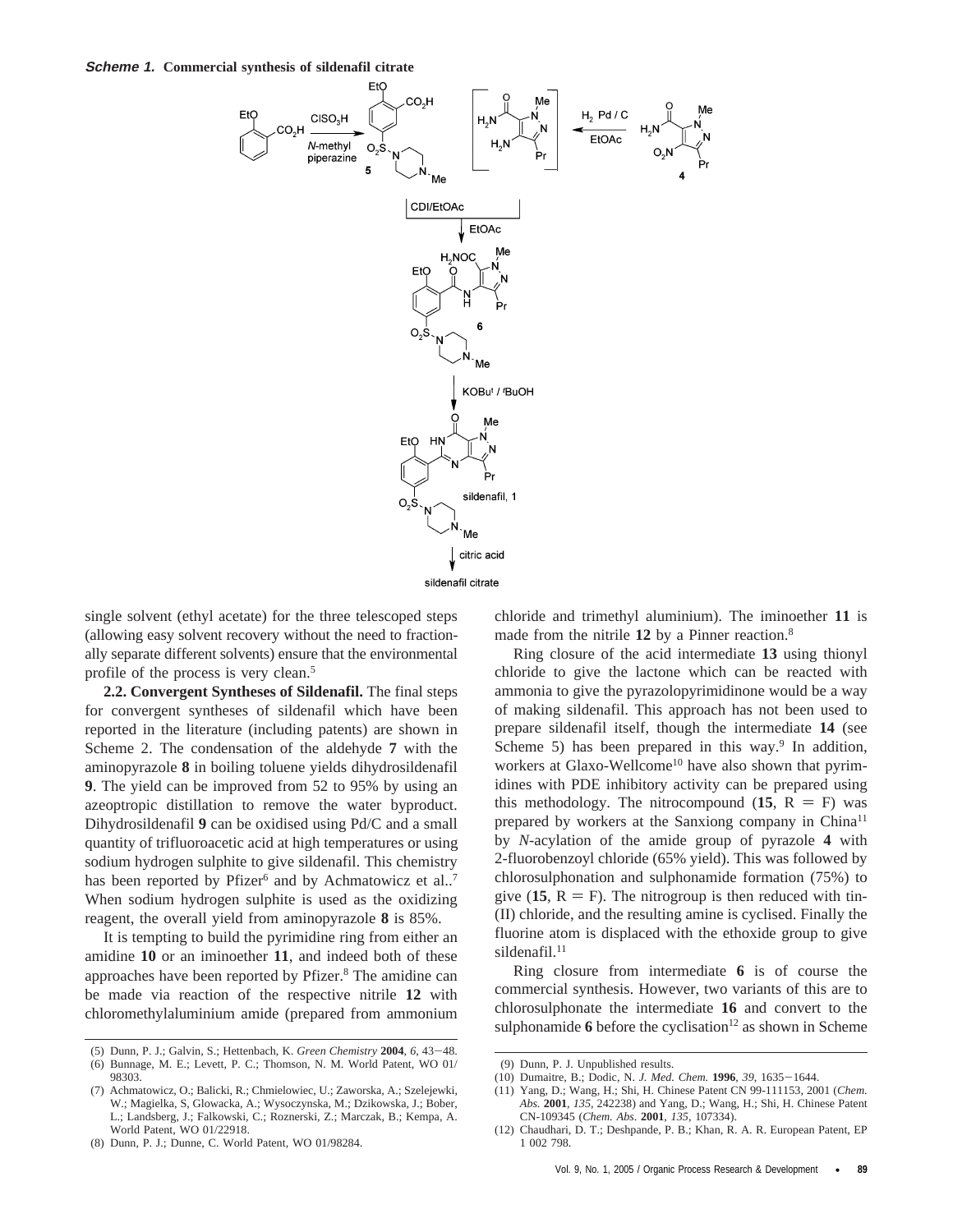#### **Scheme 2. Convergent Syntheses of Sildenafil with Final Pyrimidinone Ring Formation***<sup>a</sup>*



*<sup>a</sup>* (i) Me3Al (2 M in hexane), NH4Cl, toluene, **12**, 5 °C then 80 °C (58%); (ii) **10**, **8** ∆ xylene (7%); (iii) **12**, ethanol, HCl (g), 0 °C (48%); (iv) **11**, **8**, ∆ xylene (85%); (v) **7**, **8** ∆ toluene (52%) or **7**, **8** ∆ toluene with azeotropic H2O removal (95%); (vi) **9**, Pd/C, TFA, toluene 200 °C (84%) or **9**, NaHSO3, ∆ DMAc (90%); (vii) SOCl2; (viii) NH<sub>3</sub>, EtOH; (ix) SnCl<sub>2</sub>, EtOH, 65 °C, 3 h (85%); (x) KOBu<sup>*t*</sup>, ∆ *'*BuOH, 6–8 h (95%).

**Scheme 3. Alternative synthesis of intermediate 6**



3. The second variant is to combine the cyclisation reaction with a nucleophilic displacement of a leaving group, such as chlorine or fluorine, preferably using ethanol as solvent and either ethoxide or a hindered alkoxide as base. This approach (shown in Scheme  $4$ )<sup>13</sup> is interesting commercially, as 2-chlorobenzoic acid is cheaper than 2-ethoxybenzoic acid.

**2.3. Nonconvergent Syntheses of Sildenafil.** Not surprisingly there has been a lot of patent activity in producing nonconvergent syntheses of sildenafil. These approaches are summarised in Scheme 5.

Reduction of the carbamate **17** to sildenafil has been reported by workers at the Torcan company<sup>14</sup> in 61% yield, though no information is given about the levels of formation

**Scheme 4. Cyclisation with simultaneous nucleophilic displacement**



(13) Dunn, P. J.; Levett, P. C. European Patent, EP 0 994 115. of the secondary amine. The Torcan company have also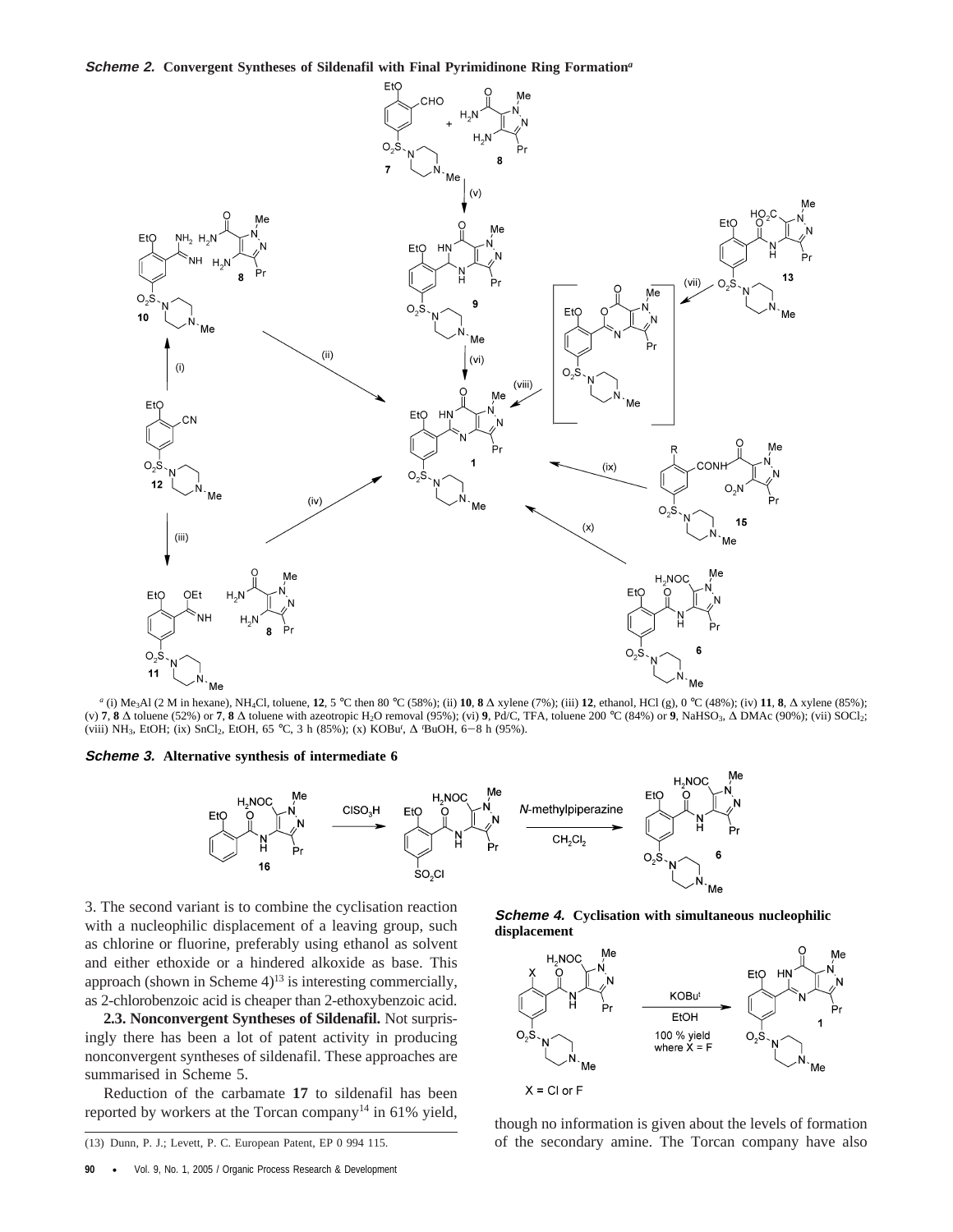

*a* (i) LiAlH<sub>4</sub>, THF, 20-25 °C (61%); (ii) MeNH<sub>2</sub>, EtOH, 25 °C (no yield given); (iii) 14, 19, AlCl<sub>3</sub>, ∆ CH<sub>3</sub>NO<sub>2</sub> (45%); (iv) ClSO<sub>3</sub>H, 25 °C; (v) *N*-methylpiperazine, toluene or methanol, 30 °C (73% over two steps); (vi) CH<sub>2</sub>O (aq), HCO<sub>2</sub>H, 50-60 °C (77%).

reported the synthesis of sildenafil by final step formation of the piperazine ring by reacting the dimesylate **18** with methylamine though no yields are given.14 The synthesis of sildenafil using a Friedel-Crafts type reaction from pyrazolopyrimidinone **14** and the sulphamoyl chloride **19** (prepared from *N*-methylpiperazine and  $SO_2Cl_2^{15}$ ) has been reported by workers at the India Orchid company.16 Chlorosulphonation of the pyrazolopyrimidinone **14** followed by sulphonamide formation was the original route of synthesis used by medicinal chemists at Pfizer.17 Workers at the Cipla company have reported a synthesis of sildenafil which involves a double methylation of the intermediate **20** as the final step using formaldehyde and formic acid, though no information is given with respect to regioselectivity of the methylation on the pyrazole ring.18

**2.4. Synthesis of Pyrazole 4.** Pyrazole **4** is a key intermediate in the Pfizer commercial synthesis of sildenafil; it is the final isolated intermediate before the point of convergence in the commercial route. Not surprisingly, this compound has attracted the attention of a number of fine chemical companies leading to a number of patents and some excellent synthetic work.

Most published syntheses start from 2-pentanone, and the first stage is the condensation reaction with the diester of oxalic acid. A key point in this reaction is that the desired product is the thermodynamic product, so to obtain the best ratio it is necessary to age the reaction mixture as illustrated

- (14) Lu, Y.-F.; Antczak, C.; Tao, Y.; Oudenes, J. Canadian Patent 2 235 642. (15) Matier, W. L.; Comer, W. T.; Deitchman, D. *J. Med. Chem.* **1972**, *15*,
- <sup>538</sup>-541. (16) Chaudhari, D. T.; Deshpande, P. B.; Khan, R. A. R. European Patent, EP
- 1 077 214.
- (17) Bell, A. S.; Brown, A. S.; Terrett, N. K. European Patent, EP 0 463 756, 1991. Terrett, N. K.; Bell, A. S.; Brown, D.; Ellis, P. *Bioorg. Med. Chem. Lett*. **<sup>1996</sup>**, *<sup>6</sup>*, 1819-1824. (18) Kankan, R. N. R.; Rao, D. R. World Patent, WO 01/19827.
- 

**Scheme 6. Condensation of ketones with diethyl oxalate**



**Table 1. Initial and aged regiochemistry for the condensation of ketones and diethyl oxalate**

| ketone    | initial<br>regiochemistry<br>21:20 | "aged"<br>regiochemistry<br>21:20 |
|-----------|------------------------------------|-----------------------------------|
| $R = Me$  | 1:1                                | 8:1                               |
| $R = Et$  | 8:1                                | 98:2                              |
| $R = iPr$ | 98:2                               | > 500:1                           |

#### **Scheme 7. Alkylation of pyrazoles**



in Scheme 6 and Table 1.19 The regiochemistry also improves as the steric hindrance of the R group increases (Me to Et to *i* Pr) and one plausible explanation for the observed effects is that the steric hindrance around the R group drives the reaction over to the thermodynamic product **21**. For sildenafil the desired product is shown in entry 2 in Table 1 ( $R = Et$ ), with a 98:2 ratio of the desired product to the undesired regioisomer obtained after the reaction has been aged for several hours at 40 °C.

<sup>(19)</sup> Dunn, P. J. Results presented at the Second Florida Heterocylic Chemistry Meeting 7<sup>th</sup>-9<sup>th</sup> March, 2001.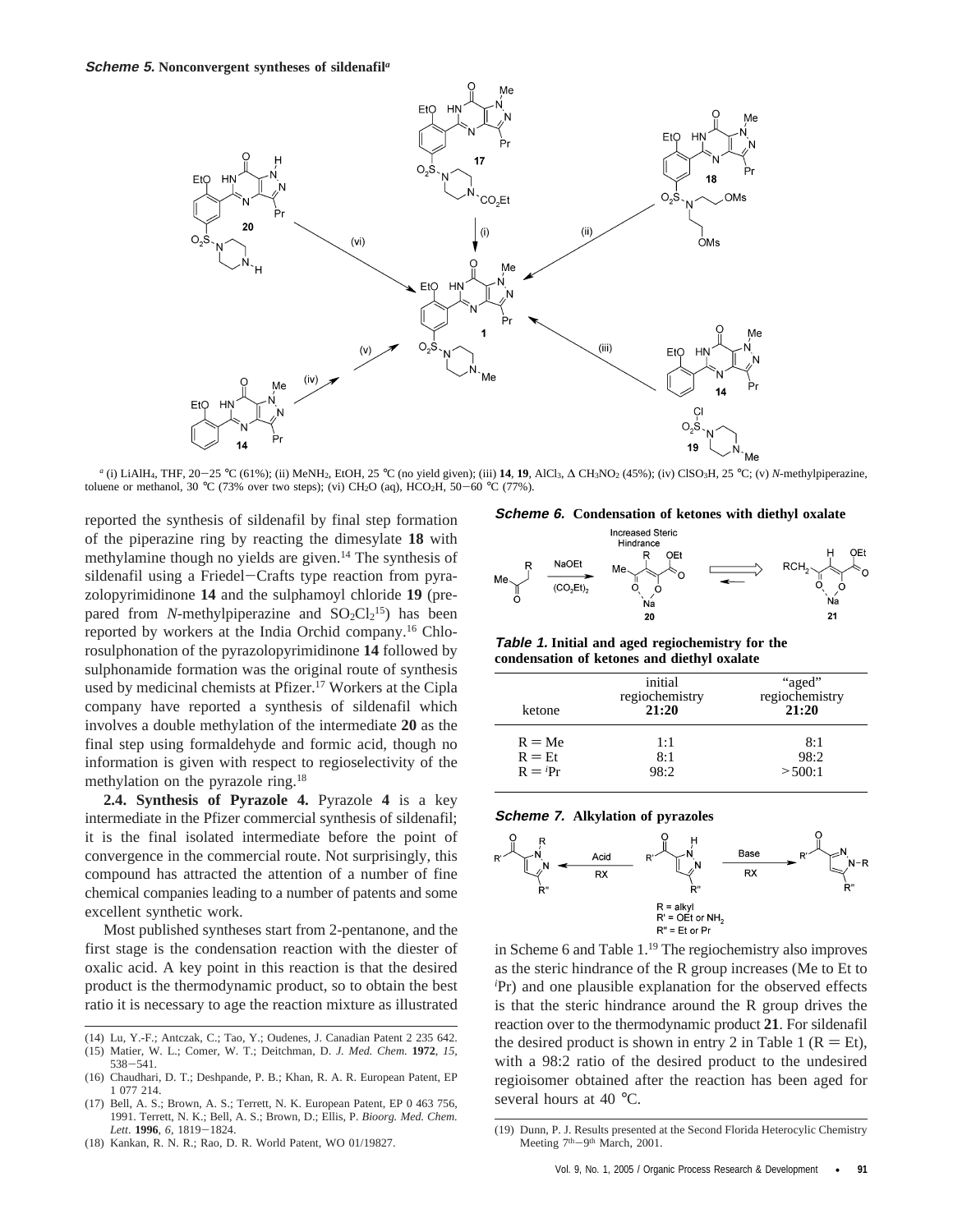

**Basic Conditions** 



Major Thermodynamic Minor Product Product

With the regiochemistry in the condensation reaction optimised, the next stage is to form the pyrazole. This can be done by reaction with hydrazine followed by methylation $17$ or alternatively by reaction with methylhydrazine (see later). For the alkylation reaction there is a tendency to obtain the desired *N*-1 isomer under acidic or neutral conditions<sup>17</sup> and the undesired *N*-2 isomer under basic conditions<sup>9</sup> (Scheme 7).

There have been a number of theories put forward as to the reason for the observed regioselectivity, $20$  but perhaps the most plausible explanation is that the *N*-2 isomer [such as pyrazole **22b**] is the most stable tautomer, so, under acidic or neutral conditions, the lone pair on the *N*-2 nitrogen is delocalised into the pyrazole ring and reaction takes place at the "pyridine-like" nitrogen to give the *N*-1 alkylated isomer as the major product. Under basic conditions there is formation of the anion which leads to the more stable *N*-2 isomer (Scheme 8). Supporting evidence for this hypothesis is that 5-alkylpyrazole-3-carboxylates have been shown to exist in the tautomer like **22b** in the solid state by X-ray crystallography.21 In addition, NMR studies show that tautomers such as **22b** predominate over **22a** in solution.21

The *N*-1 isomer, formed under acidic or neutral conditions, can then be converted into pyrazole **4** by hydrolysis, nitration, and amide formation.4,17

Pyrazole **4** may also be prepared by reaction of **21** with methylhydrazine (Scheme 9). Under certain conditions this reaction can have a poor regioselectivity.<sup>22</sup> However some very interesting work reported in the patent literature<sup>23</sup> shows that if **21** is added to methylhydrazine in ethanol, then the desired pyrazole **23a** is formed as a 10:1 mixture with the minor regioisomer **23b**. If the addition is reversed and methylhydrazine is added to **21** in the same solvent (ethanol) and at the same temperature  $(5-10 \degree C)$ , then the ratio of **23a** to **23b** is reversed to 4:5. The 10:1 mixture of regioisomers formed under the best conditions was readily separated by distillation with the desired isomer boiling at  $125-128$  °C/13 mm which is 40 °C lower than that of the undesired regioisomer.23 This led to a 78.3% overall yield of pyrazole 23a from methylhydrazine.<sup>23,24</sup>

To complete the synthesis, a nitration reaction is required followed by an ammonolyis reaction. Workers at Bayer AG<sup>25</sup> have reported these transformations as highly efficient processes (Scheme 9). The pyrazole **23a** is nitrated with anhydrous nitric acid using anhydrous sulphuric acid as solvent. After quenching, extraction, and evaporation, the resulting nitroester is obtained, as an oil, in 97% yield. The nitro ester **24** is then converted through to the amide **4** using methanolic ammonia at 50 °C. The yield for the ammonolysis is 98%, and hence the overall yield from methylhydrazine to pyrazole **4** is 74.7% and the overall yield from methyl-

<sup>(20)</sup> Lednicer, D. In *The Organic Chemistry of Drug Synthesis*; Wiley-Interscience: New York; Vol. 6, p 180 [ISBN 0-471-24510-10 (v6)].

<sup>(21)</sup> Lourdes, I.; Concepcion, F.-F.; Rosa, M. C.; Concepcion, L.; Jagerovic, N.; Elguero, J. *Heterocycles* **<sup>1999</sup>**, *<sup>50</sup>*, 227-242.

<sup>(22)</sup> Kopp, M.; Lancelot, J.-C.; Dallemange, P.; Rault, S. *J. Heterocycl. Chem.* **2001**, 38, 1045-1050.<br>
(23) Muller, N.; Matzke, M. U.S. Patent 6,444,828 (note under certain conditions

the regiochemistry for the methylhydrazine reaction can be 13:1).

<sup>(24)</sup> Muller, N.; Matzke, M. U.S. Patent 6,297,386.

<sup>(25)</sup> Heuer, L.; Muller, N.; Steffan, G. European Patent, EP 0 819 678, in German, same authors U.S. Patent 5,969,152, 1999 and U.S. Patent 6,025,499, in English.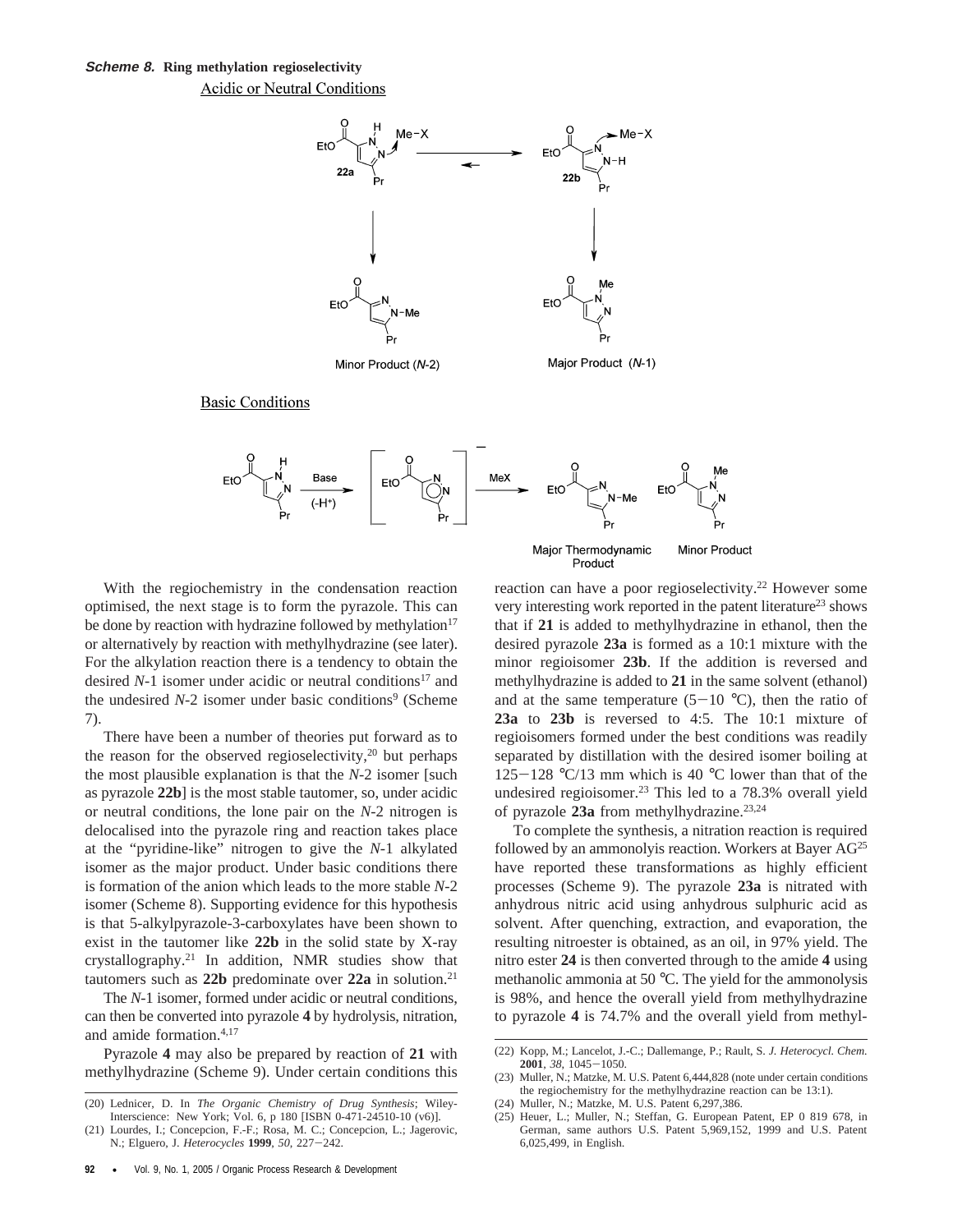**Scheme 9. Synthesis of pyrazole 4**



**Scheme 10. Alternative synthesis of pyrazole 4**



hydrazine to sildenafil citrate is 67%. The order in which the nitration and ammonolysis reactions are performed is crucial because it has been shown that ammonolysis of the unnitrated pyrazole **23a** does not occur at useful processing temperatures (Scheme 9).<sup>9</sup> The electron-withdrawing power of the nitro group, in conjugation with the carbonyl group, activates the ester to ammonolysis.

Another way of activating the ammonolysis reaction was published by Ley and Baxendale from Cambridge University.26 The nitro group in the nitro ester **24** is first reduced to the amine, and then reaction with methanolic ammonia takes place at room temperature. It is interesting to speculate how the amino group activates the ammonolysis reaction. The Cambridge paper gives a synthesis of sildenafil using supported reagents at nearly every step. The late stage synthesis is based upon the synthetic strategy used by the Pfizer group.4

Workers at the India Orchid company<sup>16</sup> have shown that the condensation of 2-pentanone with diethyl oxalate may be catalysed by sodium methoxide which is cheaper than sodium ethoxide. After further condensation with hydrazine hydrate, the pyrazole **25** is obtained as a mixture of methyl and ethyl esters. Methylation with dimethyl sulphate is performed neat, as in the Pfizer medicinal chemistry synthesis.17 This is a strongly exothermic process but gives excellent regioselectivity (better than when a cosolvent is used). The mixture of the methylated pyrazoles **26** is then nitrated and subjected to ammonolysis to give the desired pyrazole intermediate **4** (Scheme 10).

<sup>(26)</sup> Baxendale, I. R.; Ley, S. V. *Bioorg. Med. Chem. Lett*. **<sup>2000</sup>**, *<sup>10</sup>*, 1983- 1986.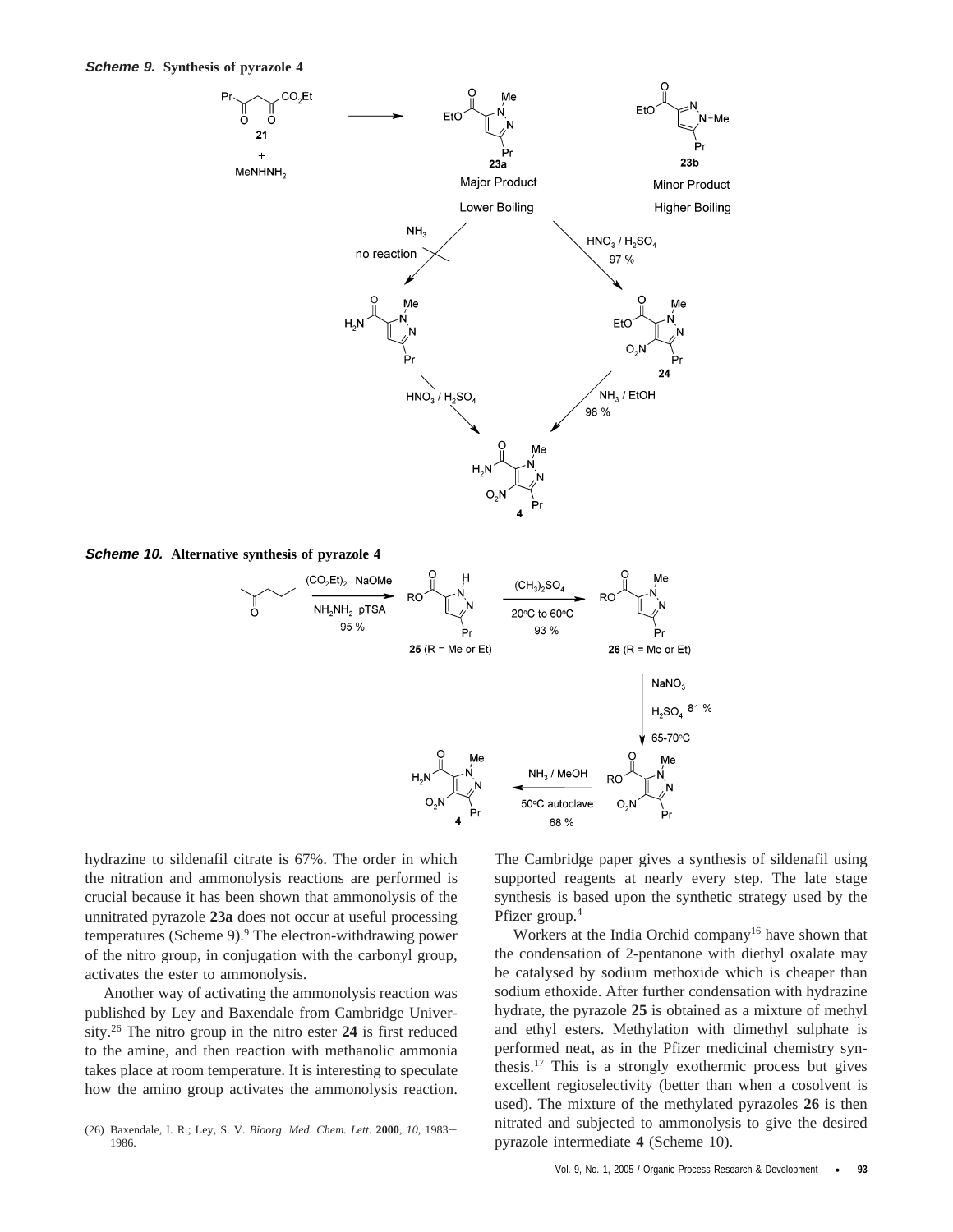**Scheme 11. Medicinal chemistry synthesis of vardenafil**



**Scheme 12. Large-scale synthesis of vardenafil***<sup>a</sup>*



*a* (i) H<sub>2</sub>NOH·HCl, NEt<sub>3</sub>, ∆ <sup>*i*</sup>PrOH, 68.2% yield on a 754 mol scale; (ii) H<sub>2</sub>, Pd/C, HOAc, 50-60 °C; HCl, toluene; 90.7% yield on a 749 mol scale as HCl salt; (iii) PrOH, 68.2% yield on a 754 mol scale; (ii) H<sub>2</sub>, Pd/C, HOAc, 50–60 °C; HCl, toluene; 90.7% yield on a 749 mol scale as HCl salt; (iii)<br>PrCOCL NaOH, H2O, 68% on a 1122 mol scale: (v) CICOCO-Et, pyridine, DMAP (cat.) A THE: N<sub>2</sub>H<sub>4</sub>·H<sub>2</sub>O, MeOH, 25 °C; (iv) PrCOCl, NaOH, H<sub>2</sub>O, 68% on a 1122 mol scale; (v) ClCOCO<sub>2</sub>Et, pyridine, DMAP (cat.) Δ THF; (vi) Δ MeOH; (vii) POCl<sub>3</sub>, HOAc<br>or AcCl. HOAc. 30 to 50.6% vield from 33 on a 957 mol scale; or AcCl, HOAc, 30 to 50.6% yield from **33** on a 957 mol scale; (viii) H2SO4, H2O quench, 80.1% yield on a 621 mol scale; (ix) SOCl2, DMF (cat.), xylene; *N*-ethylpiperazine, 93.2% yield on a 57.3 mol scale.

#### **3. Vardenafil**

The medicinal chemistry synthesis of vardenafil (Levitra) is shown in Scheme 11.27 The synthesis is based on a general route to imidazolotriazinones published by Hartley from Glaxo28 and the chemical development and scale-up described by Marshall.<sup>29</sup> In the initial stages, 2-ethoxybenzonitrile is converted to the amidine **27** by reaction with AlMeClNH $_2^{30}$  (prepared from AlMe<sub>3</sub> and NH<sub>4</sub>Cl).<sup>31</sup> Alanine is acylated to give **28** using in situ protection of the acid as the silyl ester. The next four reactions are then carried out without isolation. The amidine **27** is converted to the amidrazone **29** by reaction with hydrazine hydrate. The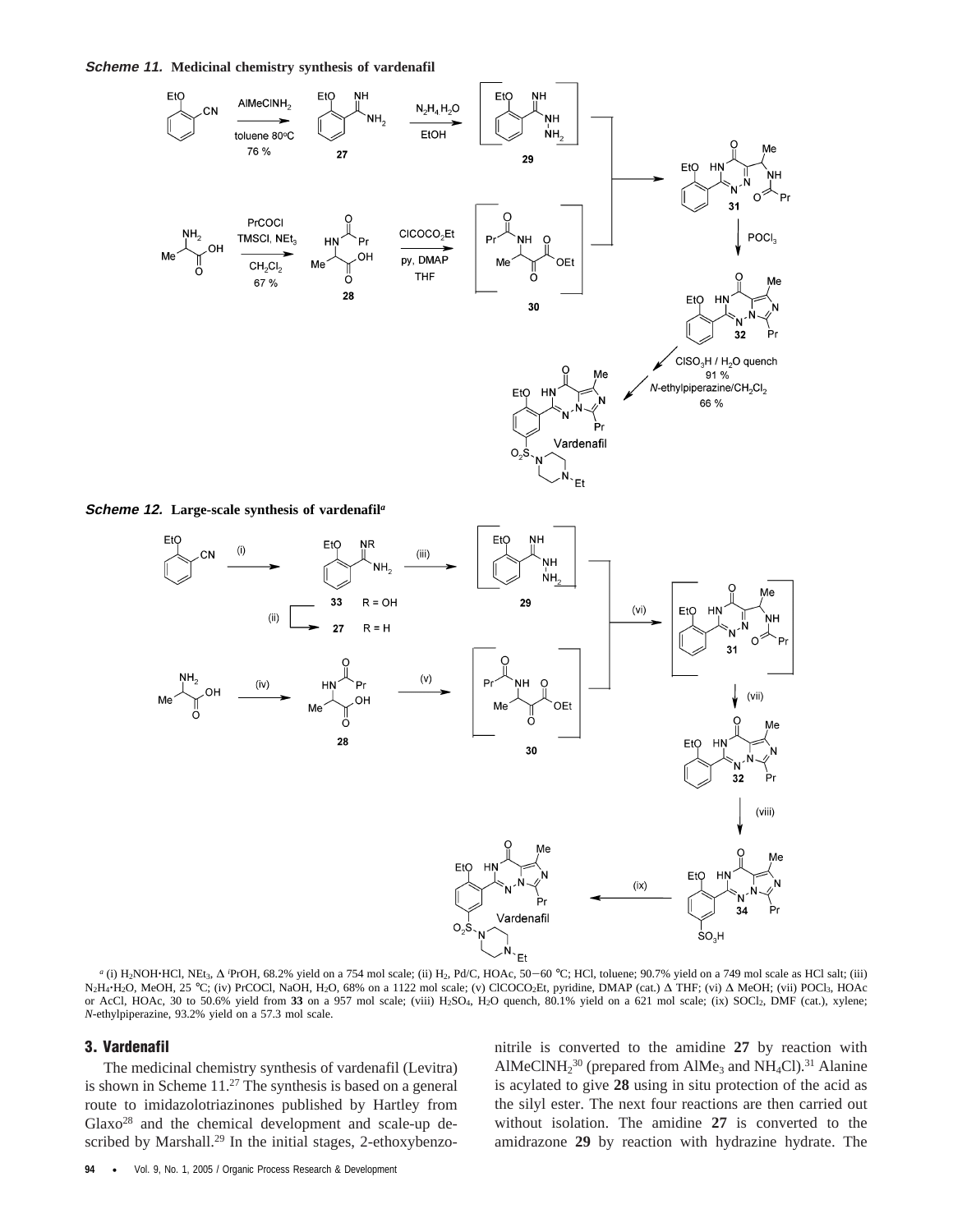acylated amino acid **<sup>28</sup>** is subjected to a Dakin-West reaction to give the intermediate **30** which reacts with the amidrazone to give **31**. In the general method to imidazolotriazinones, the Glaxo workers $28,29$  used a high temperature cyclisation in polyphosphoric acid. For vardenafil, the dehydration/cyclisation reagent to give **32** was changed to POCl3. The overall yield for the four nonisolated reactions is around 30% in the discovery paper. The imidazolotriazinone **32** is converted to vardenafil by chlorosulphonation and sulphonamide formation<sup>27</sup> in a sequence analogous to that in the medicinal chemistry synthesis of sildenafil.<sup>17</sup> Vardenafil is marketed as tablets made from the trihydrate of the hydrochloride salt.

A larger scale synthesis of vardenafil has also been reported,32 and the reaction conditions and reported reaction scales are summarised in Scheme 12. The main changes are that the amidine **27** is now prepared via the amidoxime **33** which is hydrogenated over Pd/C in acetic acid and the resulting amidine **27** isolated as the hydrochloride salt. Acylation of racemic alanine to give **28** is performed using Schotten-Baumann conditions, and then the chemistry from **27** and **28** is again telescoped through four chemical reactions to give the imidazolotriazinone **32** with the yield improved to 50% under optimised conditions. In the medicinal chemistry route, chlorosulphonation of **32** was the next transformation; however there are difficulties in scaling up chlorosulphonation reactions (increased levels of hydrolysis during the increased quench times), $4$  and in the large-scale synthesis, **32** is sulphonated to give the sulphonic acid **34** on a 195 kg scale.32 The sulphonic acid **34** is reacted with thionyl chloride (catalysed by DMF) to give the sulphonyl chloride. Excess thionyl chloride is removed by distillation with xylene, and the resulting suspension is treated with *N*-ethylpiperazine to give vardenafil. Hence by using this method, quenching of the sulphonyl chloride on a large scale is avoided.

An alternative route to vardenafil intermediate **32** has been reported by Bayer<sup>33</sup> and is shown in Scheme 13. The amidrazone **35** is formed by reaction of an imidate and the acylhydrazine. The amidrazone **35** is then converted to the imidazole **36** by reaction with chloroacetone. The imidazole can then be electrophilically brominated or iodinated and either halide derivative converted to the nitrile by reaction with copper(I) cyanide. The nitrile **38** is hydrolyzed and cyclised to give the desired imidazolotriazinone **32** by heating in 48% sulphuric acid at 70 °C.

- (27) Haning, H.; Niewohner, U.; Schenke, T.; Es-Sayed, M.; Schmidt, G.; Lampe, T.; Bischoff, E. *Bioorg. Med. Chem. Lett.* **<sup>2002</sup>**, *<sup>12</sup>*, 865-868. Niewohner, U.; Es-Sayed, M.; Haning, H.; Schenke, T.; Schlemmer, K.- H.; Keldenich, J.; Bischoff, E.; Perzborn, E.; Dembowsky, K.; Serno, P.; Nowakowski, M. U.S. Patent 6,362,178 (see also Sorbera, L. A.; Martin, L.; Rabasseda, X.; Castaner, J. *Drugs Future* **<sup>2001</sup>**, *<sup>26</sup>*(2), 141-144).
- (28) Isabel, C.; Latham, D. W. S.; Hartley, D.; Oxford, A. W.; Scopes, D. I. C. *J. Chem. Soc., Perkin Trans. 1* **1980**, 1139-1146.<br>(29) Marshall, D. R. Chem. Ind. **1983**, 331-335.
- (29) Marshall, D. R. *Chem. Ind.* **<sup>1983</sup>**, 331-335.
- (30) Garigipati, R. S. *Tetrahedron Lett.* **<sup>1990</sup>**, *<sup>31</sup>*, 1969-1972.
- (31) Levin, J. I.; Turos, E.; Weinreb, S. M. *Synth. Commun.* **<sup>1982</sup>**, *<sup>12</sup>*(13), 989- 993.
- (32) Nowakowski, M.; Gehring, R.; Heilman, W.; Wahl, K.-H. World Patent, WO 02/50076.
- (33) Nowakowski, M.; Vetter, A. World Patent, WO 02/50075.

**Scheme 13. Alternative synthesis of vardenafil intermediate 32***<sup>a</sup>*



<sup>*a*</sup> (i) Ethyl butanimidate hydrochloride, Et<sub>3</sub>N (1 equiv), 2-ethoxybenzoylhydrazide (1 equiv), *<sup>i</sup>* PrOH, 25 °C, 48 h, 71.5% of **35** as the hydrochloride salt; (ii)  $35$  as HCl salt,  $K_2CO_3$  (2 equiv), KI (0.7 equiv), chloroacetone (2 equiv), acetone, 15 °C, 20 h, 72%; (iii) 36, HOAc, Br<sub>2</sub> (1.4 equiv), 25 °C, 3 h, 93%; (iv) **37a**, CuCN (2.9 equiv), pyridine, 100 °C, 6 h then further CuCN (0.47 equiv) added and the mixture heated for further 6 h at 100 °C, 80%; (v) **36**, Na<sub>2</sub>CO<sub>3</sub> (3 equiv), I<sub>2</sub> (2.2 equiv), dioxan/water, 25 °C, 24 h, 81%; (vi) 37b, CuCN (6.2 equiv), pyridine, 3 h, 100 °C, 80%; (vii) **38**, H2SO4, 2 h at 25 °C then 1 h at 70 °C,  $50\%$ .

#### **4. Tadalafil**

Tadalafil (Cialis) has a very different structure to sildenafil and vardenafil and is based upon a tetrahydro-*â*-carboline structure. Its synthesis is relatively straightforward and is based on the work of Anand<sup>34</sup> using four key building blocks namely, D-tryptophan methyl ester **39**, commercially available piperonal **40**, chloroacetyl chloride, and methylamine as shown in Scheme 14.

A useful summary of tadalafil (including a summary of synthesis) can be found in ref 35. The medicinal chemistry synthesis is shown in Scheme 15.<sup>36,37</sup>

In the medicinal chemistry synthesis (Scheme 15),  $(\pm)$ tryptophan methyl ester **<sup>39</sup>** undegoes a Pictet-Spengler type

<sup>(34)</sup> Saxena, A. K.; Padam, C. J.; Anand, N.; Dua, R. R. *J. Med. Chem.* **1973**, *<sup>16</sup>*, 560-564 (see also Madrigal, A.; Grande, M.; Avendano, C. *J. Org. Chem.* **<sup>1998</sup>**, *<sup>63</sup>*, 2724-2727).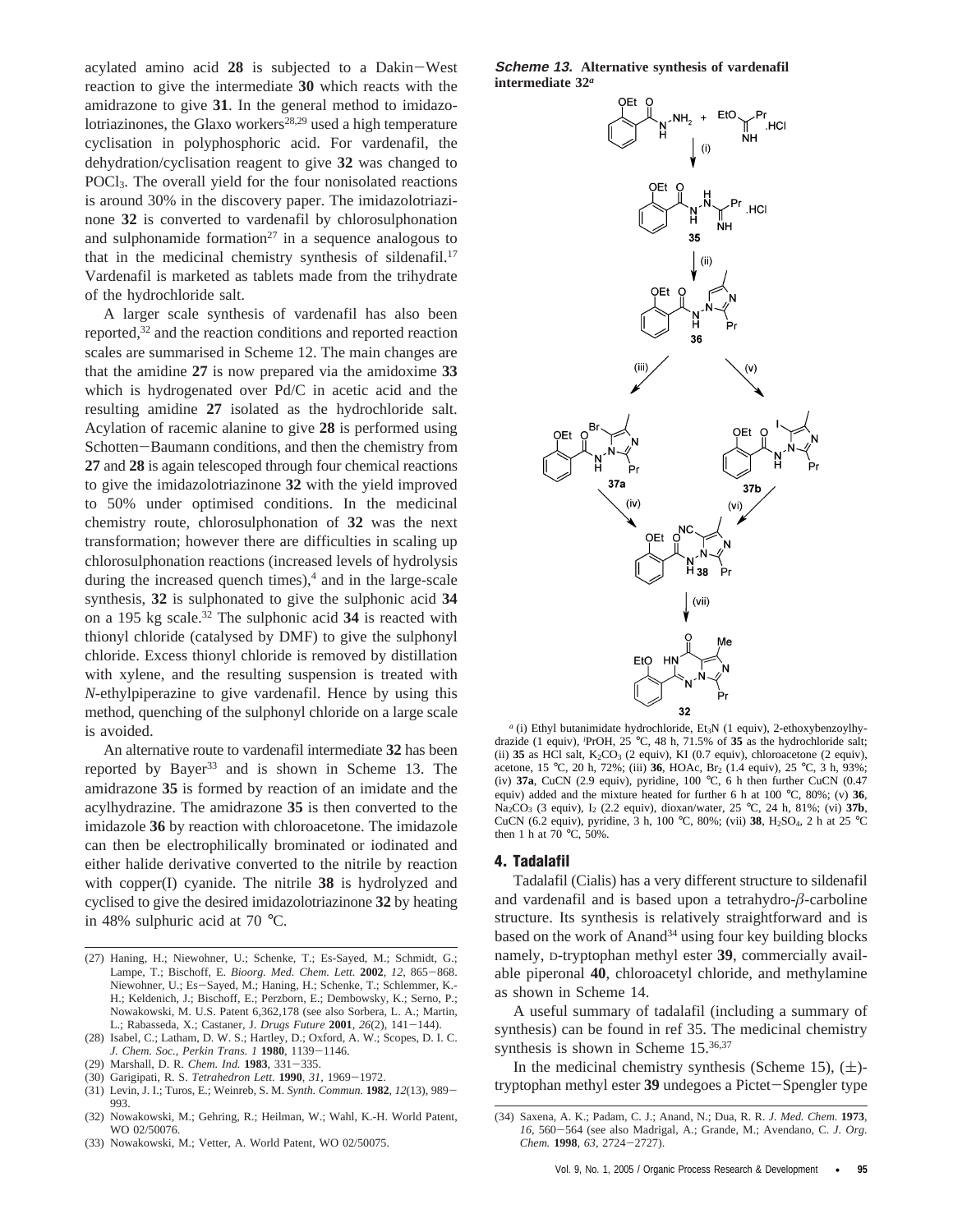

#### **Scheme 15. Medicinal chemistry synthesis of tadalafil***<sup>a</sup>*



*a* (i)  $(\pm)$ -39, 40, TFA, CH<sub>2</sub>Cl<sub>2</sub>, 0 to 25 °C, flash chrom. to separate cis (31%) from trans (31%); (iii) **41**, ClCOCH<sub>2</sub>Cl, NaHCO<sub>3</sub>, CHCl<sub>3</sub>, 0 °C (82%); (iii) **42**, MeNH2 (33% in EtOH), MeOH, 50 °C (61%).

reaction at ambient temperature. A mixture of the *trans*isomer (31%) and the desired, lower melting *cis*-isomer **41** (31%) is obtained which can be separated by flash chromatography. Later patents indicate that the yield could be improved to 42% of the *cis*-isomer, with 28% of the *trans*isomer for a reaction performed at 4 °C.38 The *cis-*isomer **41** is acetylated with chloroacetyl chloride to give **42** which, following minimal purification, is reacted with methylamine to give  $(\pm)$ -tadalafil.

Subsequently, a large-scale chiral synthesis has been published in the patent literature;<sup>39</sup> the reaction conditions and reported reaction scales are shown in Scheme 16. The synthesis starts from the HCl salt of compound **39**. The use of the HCl salt eliminates the need to add TFA into the cyclisation reaction. In addition, the reaction solvent, 2-propanol, was found to solubilise the undesired *trans*-isomer, whereas the desired *cis*-isomer precipitates directly from the reaction. The isomers are in a dynamic equilibrium in solution; hence the insolubility of the *cis*-isomer drives the

- (35) Sorbera, L. A.; Martin, L.; Leeson, P. A.; Castaner, J. *Drugs Future* **2001**, *<sup>26</sup>*(1), 15-19.
- (36) Daugan, A. C.-M. European Patent, EP 0740 668.
- (37) Daugan, A.; Grondin, P.; Ruault, C.; Le Monnier de Gouville, A.-C.; Coste, H.; Kirilovsky, J.; Hyafil, F.; Labaudiniere, R. *J. Med. Chem.* **2003**, *46*,
- <sup>4525</sup>-4532. (38) Orme, M. W.; Sawyer, J. C.; Schultze, L. M. World Patent, WO 02/036593.
- (39) Orme, M. W.; Martinelli, M. J.; Doecke, C. W.; Pawlak, J. M. World Patent, WO 04/011463.

**Scheme 16. Large-scale synthesis of tadalafil***<sup>a</sup>*



*<sup>a</sup>* (i) D-Tryptophan methyl ester hydrochloride, **40** (1.1 equiv), *<sup>i</sup>* PrOH, 70-<br>Ft-N (2.59 82 °C, 16–18 h; collect by filtration, 92% (196 mol scale); (ii)  $41$ , Et<sub>3</sub>N (2.59 equiv) chloroacetyl chloride (1.39 equiv) 0–10 °C. THE then stir for 2 h: equiv), chloroacetyl chloride (1.39 equiv),  $0-10$  °C, THF, then stir for 2 h; concentrate, add *i*PrOH and H<sub>2</sub>O; concentrate again and crystallise; cool to 20–<br>25 <sup>o</sup>C and collect by filtration, 95% (216 mol scale); (iii) **42.** THE MeNH<sub>2</sub> (5 25 °C and collect by filtration, 95% (216 mol scale); (iii) **42**, THF, MeNH2 (5 equiv),  $5-55$  °C, 1 h; cool, add <sup>*i*</sup>PrOH and  $H_2O$  neutralise with 12 M HCl, concentrate add IPA and  $H_2O$  cool, crystallise and collect by filtration 95% concentrate, add IPA and H2O, cool, crystallise, and collect by filtration, 95% (201 mol scale).

#### **Scheme 17. Alternative route to the tadalafil intermediate 41***<sup>a</sup>*



*<sup>a</sup>* (i) D-Tryptophan methyl ester hydrochloride, piperonyloyl chloride (1.35 equiv), Et<sub>3</sub>N (2.2 equiv), CH<sub>2</sub>Cl<sub>2</sub>, 0-25 °C, 2 h (100%); (ii) **43**, Lawesson's reagent (0.6 equiv), DME, 60 °C, 16 h (67%); (iii) **44**, MeI (6.8 equiv),  $CH_2Cl_2$ at reflux (protected from light), 24 h; (iv) **46**, NaBH4 (1.1 equiv), methanol, -<sup>78</sup> °C, quench with acetone, 62% over two steps from compound **<sup>44</sup>**.

equilibrium over to the desired product. Hence a 92% yield of the *cis*-isomer is now obtained under the improved large-